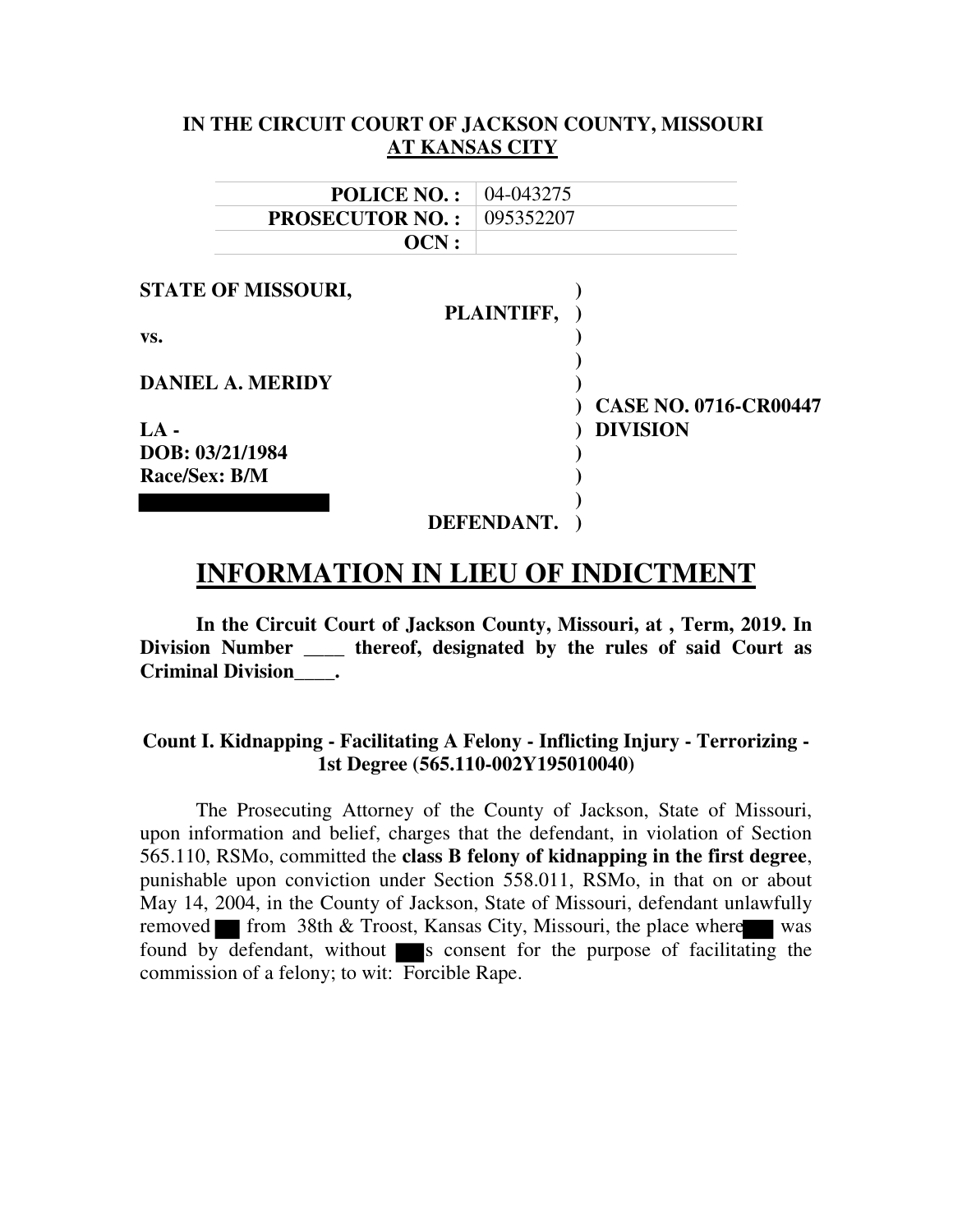An individual convicted and sentenced for this offense shall not be eligible for parole until eighty-five percent of the sentence is served.

The range of punishment for a class B felony is imprisonment in the custody of the Missouri Department of Corrections for a term of years not less than five (5) years and not to exceed fifteen (15) years.

#### **Count II. Armed Criminal Action (31010990)**

The Prosecuting Attorney of the County of Jackson, State of Missouri, upon information and belief, charges that the defendant, in violation of Section 571.015, RSMo, committed the felony of armed criminal action, punishable upon conviction under Section 571.015.1, RSMo, in that on or about May 14, 2004, in the county of Jackson, State of Missouri, the defendant committed the felony of Kidnapping charged in Count 1, all allegations of which are incorporated herein by reference, and the defendant committed the foregoing felony of Kidnapping by, with and through, the knowing use, assistance and aid of a deadly weapon.

The range of punishment for the offense of Armed Criminal Action in violation of section 571.015 RSMo. is imprisonment in the custody of the Missouri Department of Corrections for a term of years not less than three (3) years without eligibility for parole, probation, conditional release or suspended imposition or execution of sentence for a period of three (3) calendar years. The range of punishment for the offense of Armed Criminal Action in violation of section 571.015 RSMo. as a second offense is imprisonment in the custody of the Missouri Department of Corrections for a term of years not less than five (5) years without eligibility for parole, probation, conditional release or suspended imposition or execution of sentence for a period of five (5) calendar years. The range of punishment for the offense of Armed Criminal Action in violation of section 571.015 RSMo. as a third offense is imprisonment in the custody of the Missouri Department of Corrections for a term of years not less than ten (10) years without eligibility for parole, probation, conditional release or suspended imposition or execution of sentence for a period of ten (10) calendar years. Any punishment imposed pursuant to section 571.015 RSMo. shall be in addition to any punishment provided by law for the crime committed by, with, or through the use, assistance, or aid of a dangerous instrument or deadly weapon.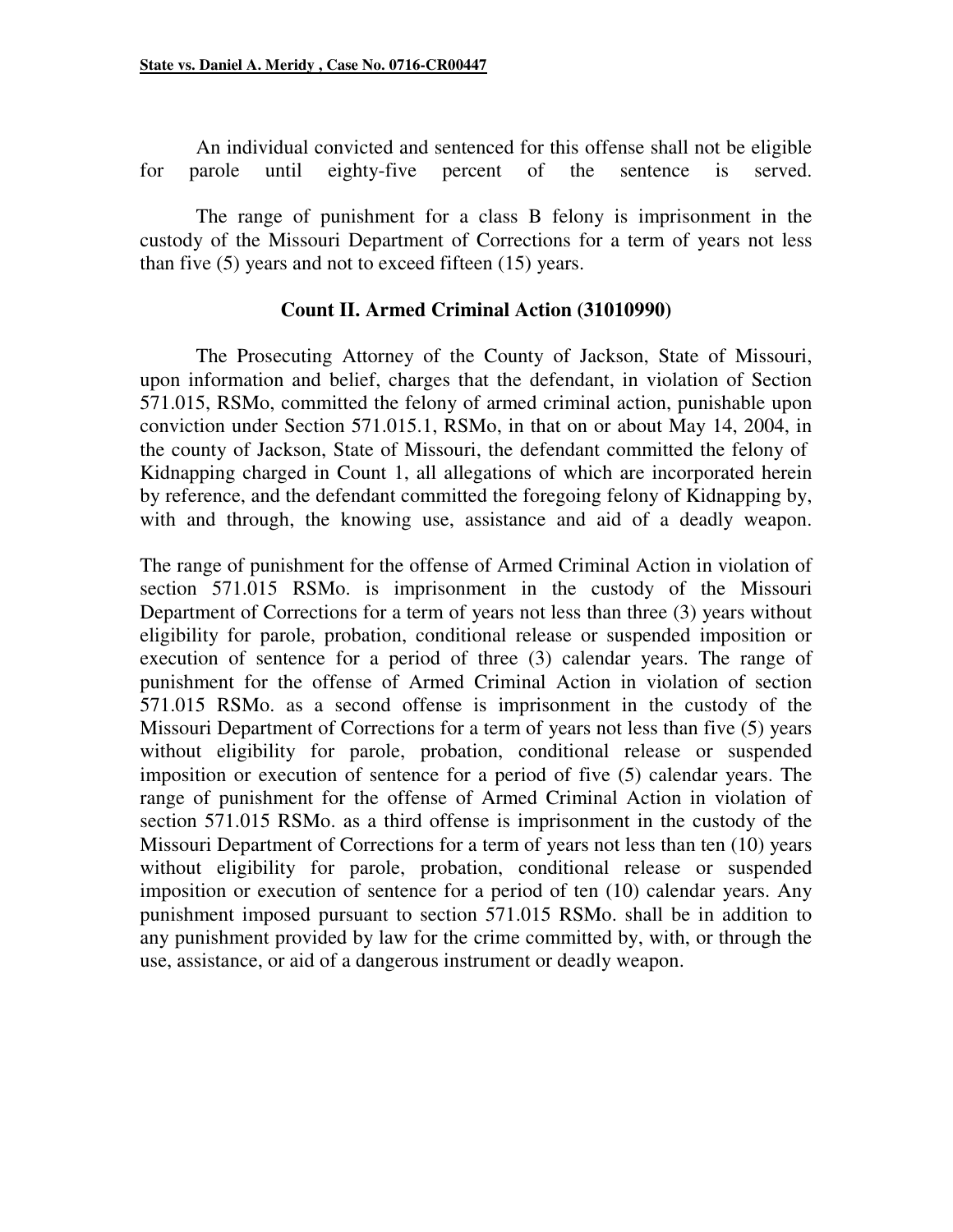## **Count III. Attempt Forcible Rape - Attempt Sexual Intercourse By Forcible Compulsion (566.030-994Y200211010)**

The Prosecuting Attorney of the County of Jackson, State of Missouri, upon information and belief, charges that the defendant, in violation of Section 566.030, RSMo, committed the felony of attempted forcible rape, punishable upon conviction under Section 566.030, RSMo, in that on or about May 14, 2004, in the County of Jackson, State of Missouri, the defendant tried to place his penis in  $\blacksquare$ 's vagina, and such conduct was a substantial step toward the commission of the crime of forcible rape of  $\Box$  and was done for the purpose of committing such forcible rape.

The range of punishment for the unclassified felony of attempted forcible rape is imprisonment in the custody of the Missouri Department of Corrections for life or for a term of years not less than five years.

#### **Count IV. Armed Criminal Action (31010990)**

The Prosecuting Attorney of the County of Jackson, State of Missouri, upon information and belief, charges that the defendant, in violation of Section 571.015, RSMo, committed the felony of armed criminal action, punishable upon conviction under Section 571.015.1, RSMo, in that on or about May 14, 2004, in the county of Jackson, State of Missouri, the defendant committed the felony of Attempted Forcible Rape charged in Count III, all allegations of which are incorporated herein by reference, and the defendant committed the foregoing felony of Attempted Forcible Rape by, with and through, the knowing use, assistance and aid of a deadly weapon.

The range of punishment for the offense of Armed Criminal Action in violation of section 571.015 RSMo. is imprisonment in the custody of the Missouri Department of Corrections for a term of years not less than three (3) years without eligibility for parole, probation, conditional release or suspended imposition or execution of sentence for a period of three (3) calendar years. The range of punishment for the offense of Armed Criminal Action in violation of section 571.015 RSMo. as a second offense is imprisonment in the custody of the Missouri Department of Corrections for a term of years not less than five (5) years without eligibility for parole, probation, conditional release or suspended imposition or execution of sentence for a period of five (5) calendar years. The range of punishment for the offense of Armed Criminal Action in violation of section 571.015 RSMo. as a third offense is imprisonment in the custody of the Missouri Department of Corrections for a term of years not less than ten (10) years without eligibility for parole, probation, conditional release or suspended imposition or execution of sentence for a period of ten (10) calendar years. Any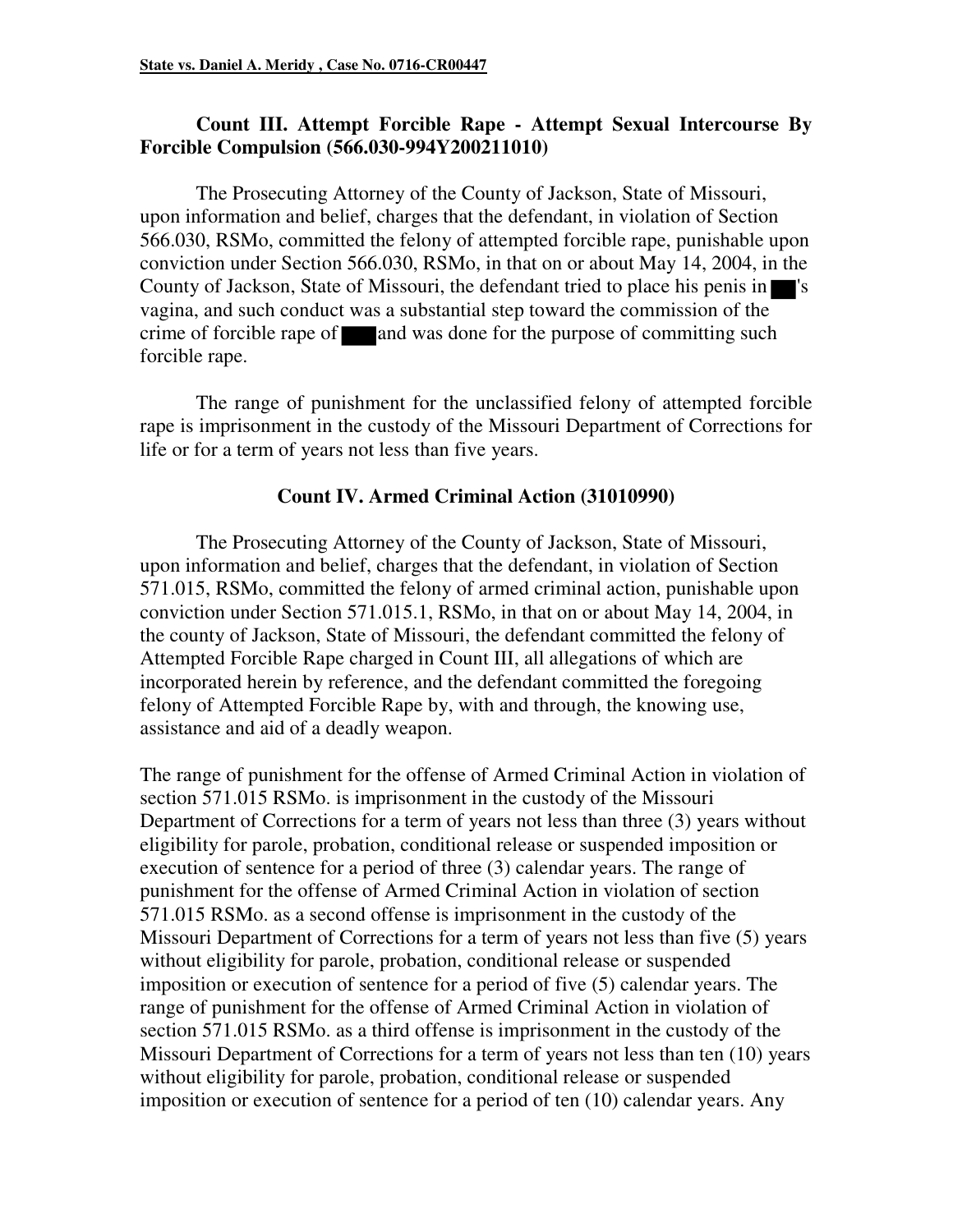punishment imposed pursuant to section 571.015 RSMo. shall be in addition to any punishment provided by law for the crime committed by, with, or through the use, assistance, or aid of a dangerous instrument or deadly weapon.

### **Count V. Forcible Rape (11008990)**

The Prosecuting Attorney of the County of Jackson, State of Missouri, upon information and belief, charges that the defendant, in violation of Section 566.030, RSMo, committed the felony of forcible rape, punishable upon conviction under Section 566.030, RSMo, in that on or about May 14, 2004, in the County of Jackson, State of Missouri, the defendant knowingly had sexual intercourse with by the use of forcible compulsion.

The range of punishment for the unclassified felony of forcible rape is imprisonment in the custody of the Missouri Department of Corrections for life or for a term of years not less than five years.

#### **Count VI. Armed Criminal Action (31010990)**

The Prosecuting Attorney of the County of Jackson, State of Missouri, upon information and belief, charges that the defendant, in violation of Section 571.015, RSMo, committed the felony of armed criminal action, punishable upon conviction under Section 571.015.1, RSMo, in that on or about May 14, 2004, in the county of Jackson, State of Missouri, the defendant committed the felony of Forcible Rape charged in Count V, all allegations of which are incorporated herein by reference, and the defendant committed the foregoing felony of Forcible Rape by, with and through, the knowing use, assistance and aid of a deadly weapon.

The range of punishment for the offense of Armed Criminal Action in violation of section 571.015 RSMo. is imprisonment in the custody of the Missouri Department of Corrections for a term of years not less than three (3) years without eligibility for parole, probation, conditional release or suspended imposition or execution of sentence for a period of three (3) calendar years. The range of punishment for the offense of Armed Criminal Action in violation of section 571.015 RSMo. as a second offense is imprisonment in the custody of the Missouri Department of Corrections for a term of years not less than five (5) years without eligibility for parole, probation, conditional release or suspended imposition or execution of sentence for a period of five (5) calendar years. The range of punishment for the offense of Armed Criminal Action in violation of section 571.015 RSMo. as a third offense is imprisonment in the custody of the Missouri Department of Corrections for a term of years not less than ten (10) years without eligibility for parole, probation, conditional release or suspended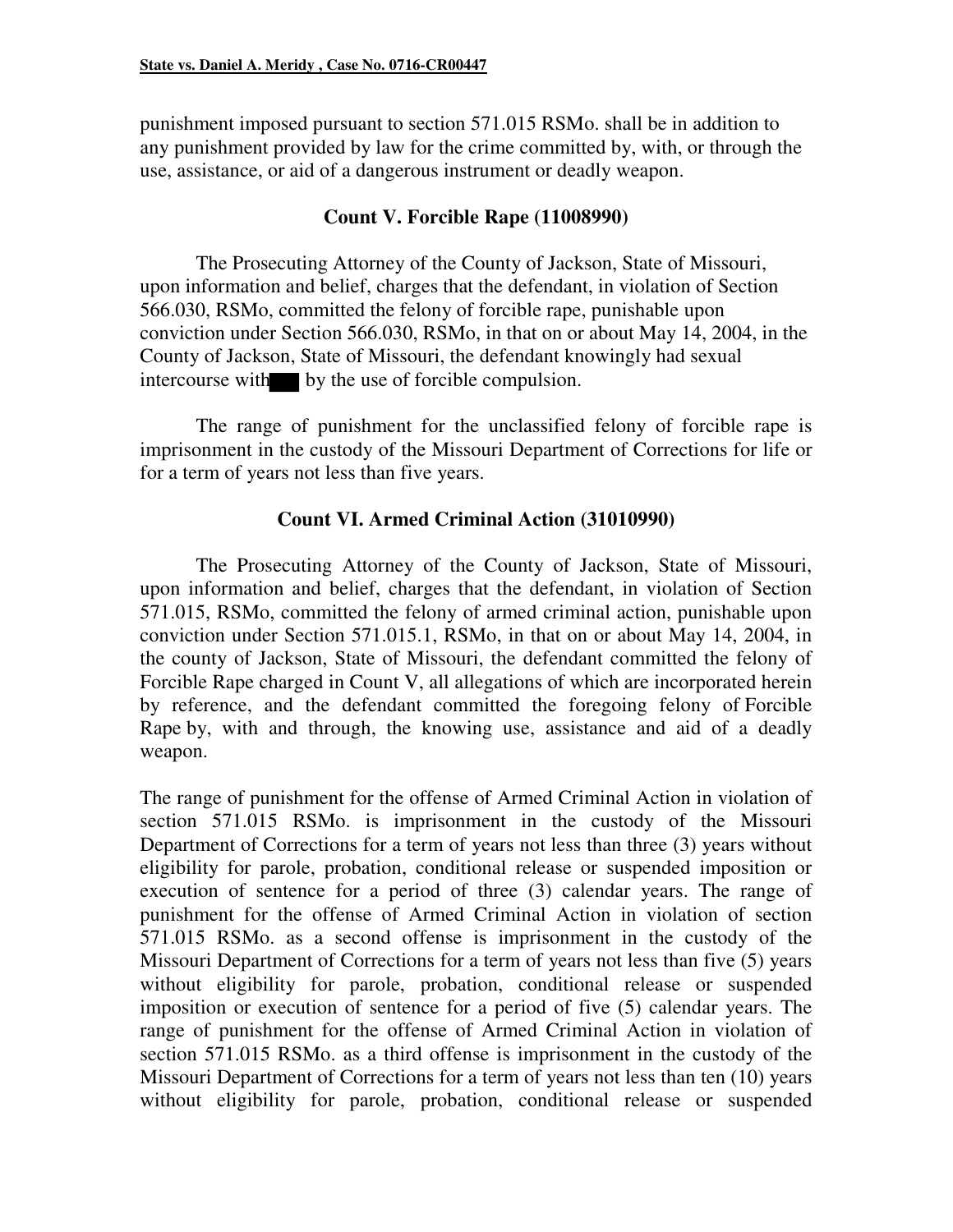imposition or execution of sentence for a period of ten (10) calendar years. Any punishment imposed pursuant to section 571.015 RSMo. shall be in addition to any punishment provided by law for the crime committed by, with, or through the use, assistance, or aid of a dangerous instrument or deadly weapon.

# **Count VII. Kidnap-facil Fel/injury/terror (16020990)**

The Prosecuting Attorney of the County of Jackson, State of Missouri, upon information and belief, charges that the defendant, in violation of Section 565.110, RSMo, committed the class B felony of kidnapping, punishable upon conviction under Section 558.011, RSMo, in that on or about May 20, 2004, in the county of Jackson, State of Missouri, the defendant unlawfully removed without her consent from Armour & Troost, the place where she was found by the defendant, for the purpose of facilitating the commission of a felony, to wit: Forcible Rape.

The range of punishment for a class B felony is imprisonment in the custody of the Missouri Department of Corrections for a term of years not less than five (5) years and not to exceed fifteen (15) years.

# **Count VIII. Armed Criminal Action (31010990)**

The Prosecuting Attorney of the County of Jackson, State of Missouri, upon information and belief, charges that the defendant, in violation of Section 571.015, RSMo, committed the felony of armed criminal action, punishable upon conviction under Section 571.015.1, RSMo, in that on or about May 20, 2004, in the county of Jackson, State of Missouri, the defendant committed the felony of Kidnapping charged in Count VII, all allegations of which are incorporated herein by reference, and the defendant committed the foregoing felony of Kidnapping by, with and through, the knowing use, assistance and aid of a deadly weapon.

The range of punishment for the offense of Armed Criminal Action in violation of section 571.015 RSMo. is imprisonment in the custody of the Missouri Department of Corrections for a term of years not less than three (3) years without eligibility for parole, probation, conditional release or suspended imposition or execution of sentence for a period of three (3) calendar years. The range of punishment for the offense of Armed Criminal Action in violation of section 571.015 RSMo. as a second offense is imprisonment in the custody of the Missouri Department of Corrections for a term of years not less than five (5) years without eligibility for parole, probation, conditional release or suspended imposition or execution of sentence for a period of five (5) calendar years. The range of punishment for the offense of Armed Criminal Action in violation of section 571.015 RSMo. as a third offense is imprisonment in the custody of the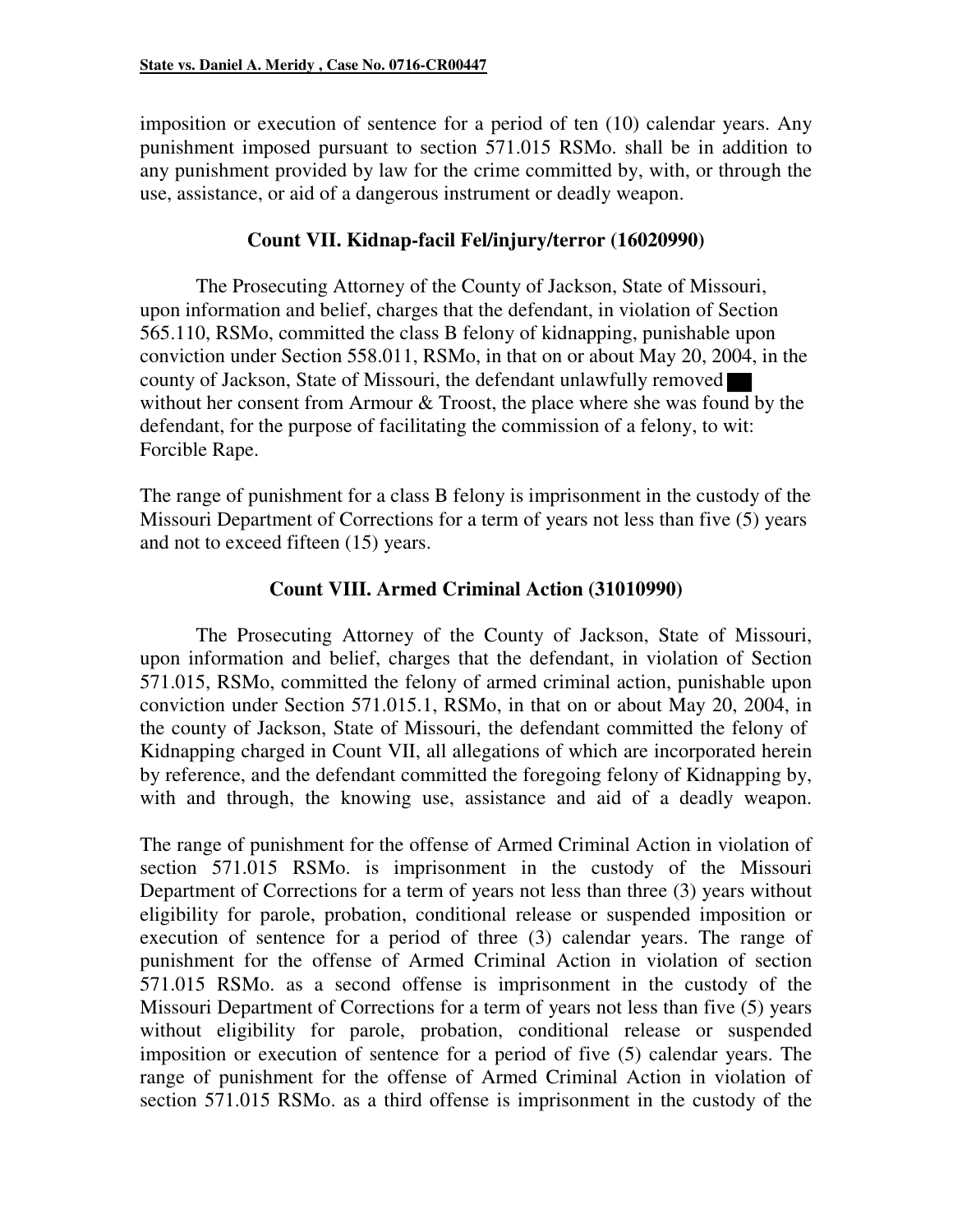Missouri Department of Corrections for a term of years not less than ten (10) years without eligibility for parole, probation, conditional release or suspended imposition or execution of sentence for a period of ten (10) calendar years. Any punishment imposed pursuant to section 571.015 RSMo. shall be in addition to any punishment provided by law for the crime committed by, with, or through the use, assistance, or aid of a dangerous instrument or deadly weapon.

#### **Count IX. Forcible Sodomy (11084990)**

The Prosecuting Attorney of the County of Jackson, State of Missouri, upon information and belief, charges that the defendant, in violation of Section 566.060, RSMo, committed the felony of forcible sodomy, punishable upon conviction under Section 566.060, RSMo, in that on or about May 20, 2004, in the County of Jackson, State of Missouri, the defendant knowingly had deviate sexual intercourse with  $\blacksquare$  by the use of forcible compulsion, to wit: the defendant placed his penis in  $\blacksquare$  s mouth, and in the course of such offense, the defendant displaced a dangerous instrument in a threatening manner.

The range of punishment for the unclassified felony of forcible sodomy is imprisonment in the custody of the Missouri Department of Corrections for life or for a term of years not less than five years.

## **Count X. Armed Criminal Action (31010990)**

The Prosecuting Attorney of the County of Jackson, State of Missouri, upon information and belief, charges that the defendant, in violation of Section 571.015, RSMo, committed the felony of armed criminal action, punishable upon conviction under Section 571.015.1, RSMo, in that on or about May 20, 2004, in the county of Jackson, State of Missouri, the defendant committed the felony of Forcible Sodomy charged in Count IX, all allegations of which are incorporated herein by reference, and the defendant committed the foregoing felony of Forcible Sodomy by, with and through, the knowing use, assistance and aid of a dangerous instrument.

The range of punishment for the offense of Armed Criminal Action in violation of section 571.015 RSMo. is imprisonment in the custody of the Missouri Department of Corrections for a term of years not less than three (3) years without eligibility for parole, probation, conditional release or suspended imposition or execution of sentence for a period of three (3) calendar years. The range of punishment for the offense of Armed Criminal Action in violation of section 571.015 RSMo. as a second offense is imprisonment in the custody of the Missouri Department of Corrections for a term of years not less than five (5) years without eligibility for parole, probation, conditional release or suspended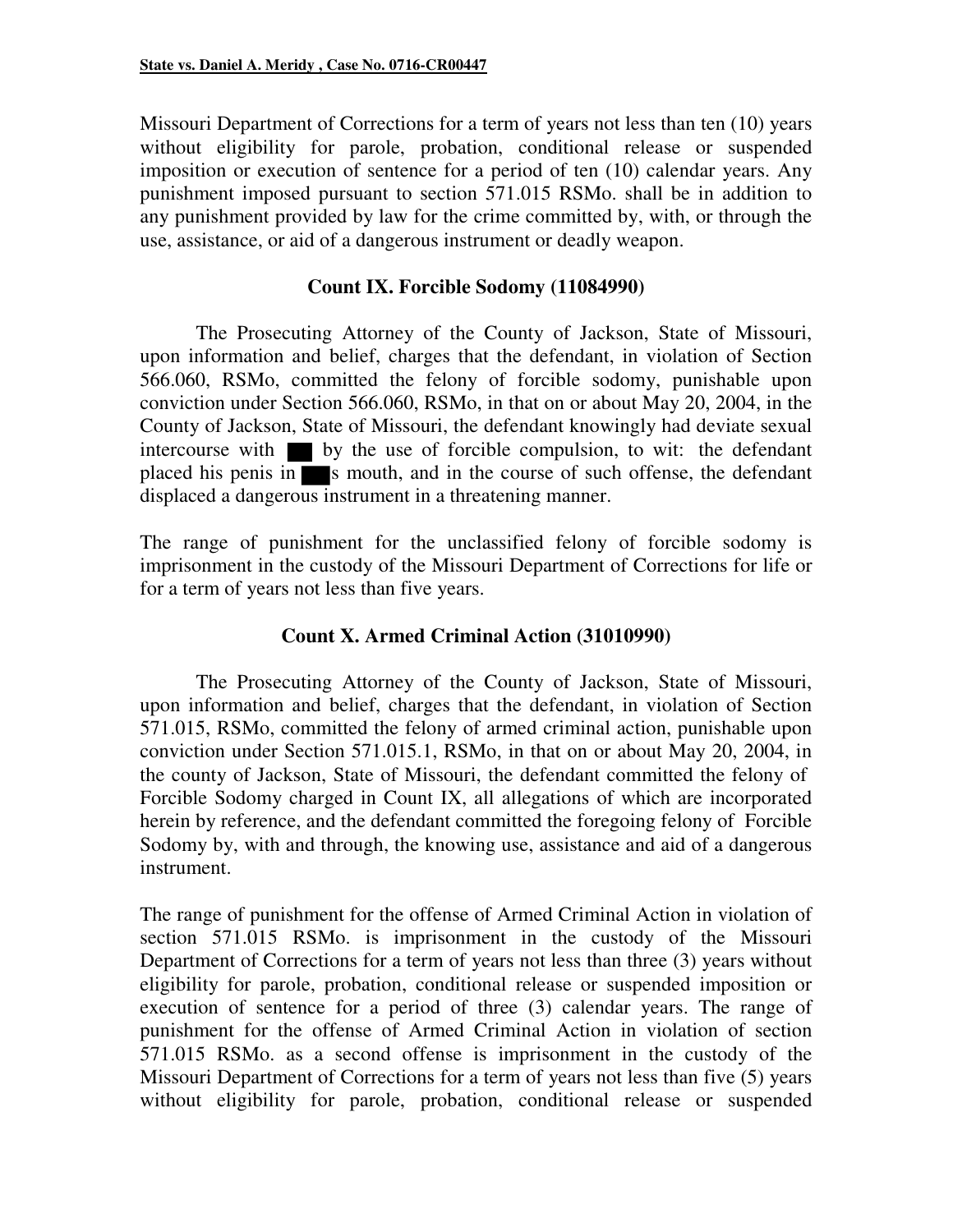imposition or execution of sentence for a period of five (5) calendar years. The range of punishment for the offense of Armed Criminal Action in violation of section 571.015 RSMo. as a third offense is imprisonment in the custody of the Missouri Department of Corrections for a term of years not less than ten (10) years without eligibility for parole, probation, conditional release or suspended imposition or execution of sentence for a period of ten (10) calendar years. Any punishment imposed pursuant to section 571.015 RSMo. shall be in addition to any punishment provided by law for the crime committed by, with, or through the use, assistance, or aid of a dangerous instrument or deadly weapon.

#### **Count XI. Forcible Rape (11008020)**

The Prosecuting Attorney of the County of Jackson, State of Missouri, upon information and belief, charges that the defendant, in violation of Section 566.030, RSMo, committed the felony of forcible rape, punishable upon conviction under Section 566.030, RSMo, in that on or about May 20, 2004, in the County of Jackson, State of Missouri, the defendant knowingly had sexual intercourse with by the use of forcible compulsion.

#### **Count XII. Armed Criminal Action (31010990)**

The Prosecuting Attorney of the County of Jackson, State of Missouri, upon information and belief, charges that the defendant, in violation of Section 571.015, RSMo, committed the felony of armed criminal action, punishable upon conviction under Section 571.015.1, RSMo, in that on or about May 20, 2004, in the county of Jackson, State of Missouri, the defendant committed the felony of Forcible Rape charged in Count XI, all allegations of which are incorporated herein by reference, and the defendant committed the foregoing felony of Forcible Rape by, with and through, the knowing use, assistance and aid of a dangerous instrument.

The range of punishment for the offense of Armed Criminal Action in violation of section 571.015 RSMo. is imprisonment in the custody of the Missouri Department of Corrections for a term of years not less than three (3) years without eligibility for parole, probation, conditional release or suspended imposition or execution of sentence for a period of three (3) calendar years. The range of punishment for the offense of Armed Criminal Action in violation of section 571.015 RSMo. as a second offense is imprisonment in the custody of the Missouri Department of Corrections for a term of years not less than five (5) years without eligibility for parole, probation, conditional release or suspended imposition or execution of sentence for a period of five (5) calendar years. The range of punishment for the offense of Armed Criminal Action in violation of section 571.015 RSMo. as a third offense is imprisonment in the custody of the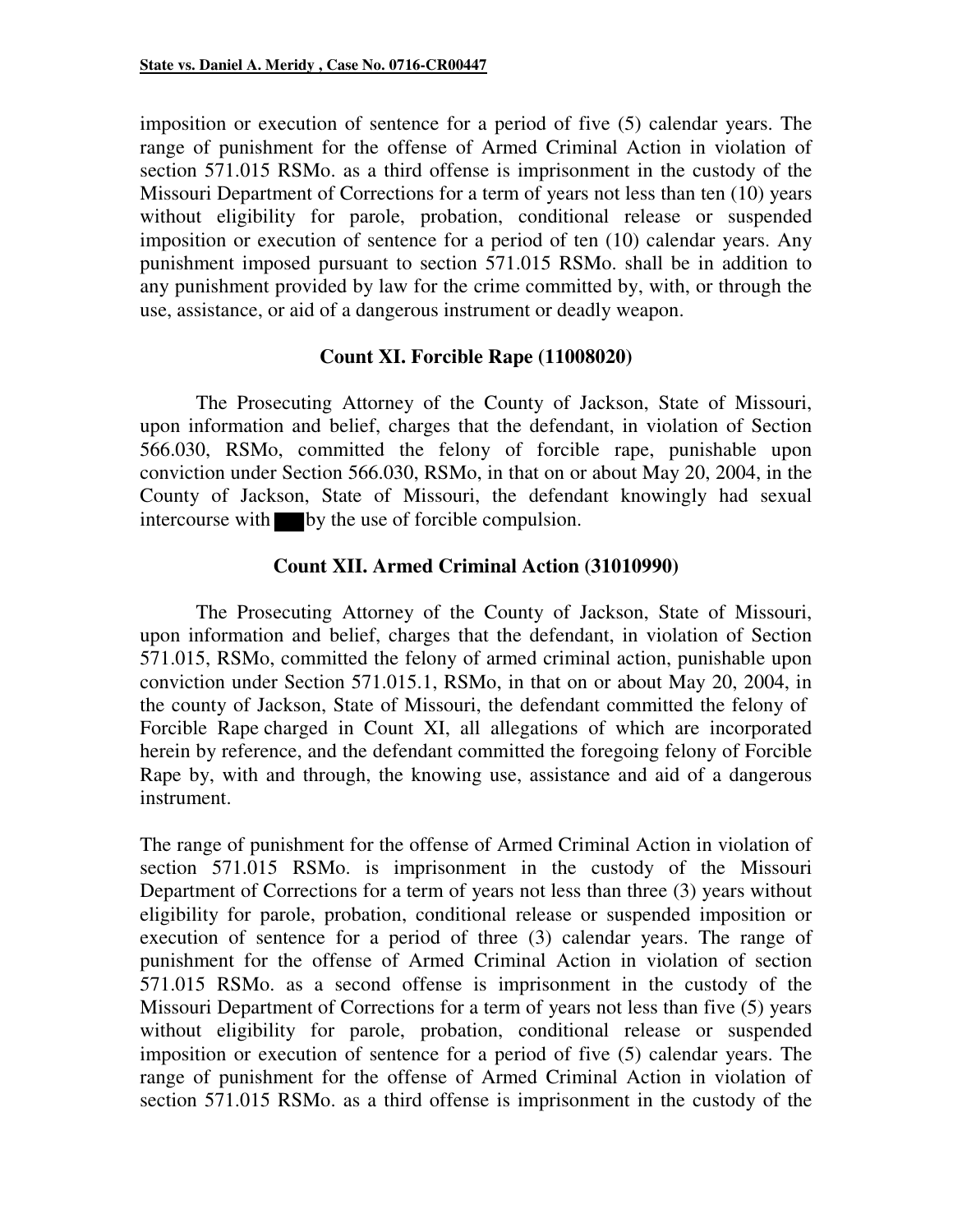Missouri Department of Corrections for a term of years not less than ten (10) years without eligibility for parole, probation, conditional release or suspended imposition or execution of sentence for a period of ten (10) calendar years. Any punishment imposed pursuant to section 571.015 RSMo. shall be in addition to any punishment provided by law for the crime committed by, with, or through the use, assistance, or aid of a dangerous instrument or deadly weapon.

#### **Count XIII. Kidnap-facil Fel/injury/terror (16020990)**

The Prosecuting Attorney of the County of Jackson, State of Missouri, upon information and belief, charges that the defendant, in violation of Section 565.110, RSMo, committed the class B felony of kidnapping, punishable upon conviction under Section 558.011, RSMo, in that on or about May 11, 2004, in the county of Jackson, State of Missouri, the defendant unlawfully removed without her consent from 39 Flora, the place where she was found by the defendant, for the purpose of facilitating the commission of a felony, to wit: Forcible Rape.

The range of punishment for a class B felony is imprisonment in the custody of the Missouri Department of Corrections for a term of years not less than five (5) years and not to exceed fifteen (15) years.

## **Count XIV. Armed Criminal Action (31010990)**

The Prosecuting Attorney of the County of Jackson, State of Missouri, upon information and belief, charges that the defendant, in violation of Section 571.015, RSMo, committed the felony of armed criminal action, punishable upon conviction under Section 571.015.1, RSMo, in that on or about May 11, 2004, in the county of Jackson, State of Missouri, the defendant committed the felony of Kidnapping charged in Count XIII, all allegations of which are incorporated herein by reference, and the defendant committed the foregoing felony of Kidnapping by, with and through, the knowing use, assistance and aid of a deadly weapon.

The range of punishment for the offense of Armed Criminal Action in violation of section 571.015 RSMo. is imprisonment in the custody of the Missouri Department of Corrections for a term of years not less than three (3) years without eligibility for parole, probation, conditional release or suspended imposition or execution of sentence for a period of three (3) calendar years. The range of punishment for the offense of Armed Criminal Action in violation of section 571.015 RSMo. as a second offense is imprisonment in the custody of the Missouri Department of Corrections for a term of years not less than five (5) years without eligibility for parole, probation, conditional release or suspended imposition or execution of sentence for a period of five (5) calendar years. The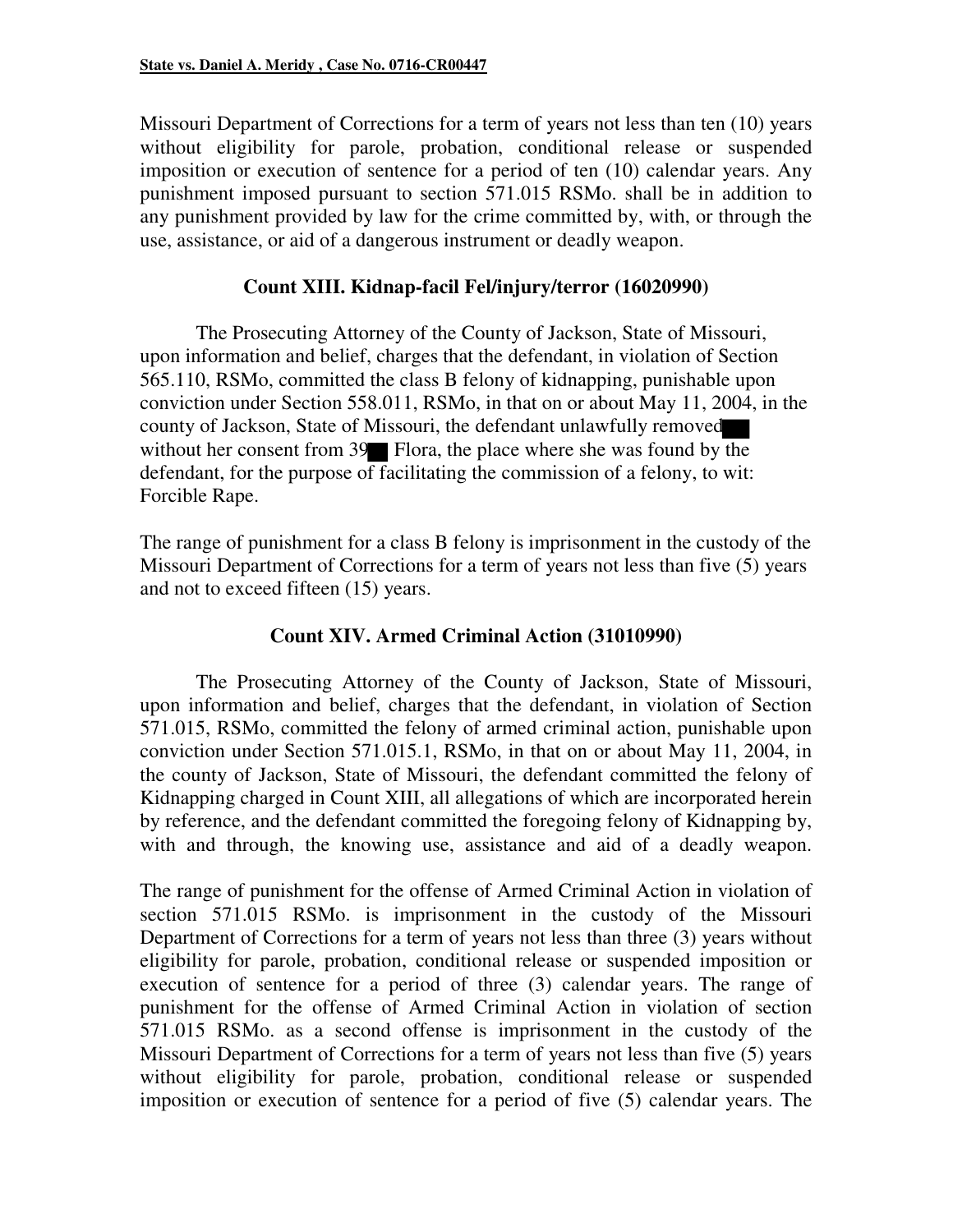range of punishment for the offense of Armed Criminal Action in violation of section 571.015 RSMo. as a third offense is imprisonment in the custody of the Missouri Department of Corrections for a term of years not less than ten (10) years without eligibility for parole, probation, conditional release or suspended imposition or execution of sentence for a period of ten (10) calendar years. Any punishment imposed pursuant to section 571.015 RSMo. shall be in addition to any punishment provided by law for the crime committed by, with, or through the use, assistance, or aid of a dangerous instrument or deadly weapon.

#### **Count XV. Sex Abuse (22021990)**

The Prosecuting Attorney of the County of Jackson, State of Missouri, upon information and belief, charges that the defendant, in violation of Section 566.100, RSMo, committed the class B felony of sexual abuse punishable upon conviction under Section 558.011, RSMo, in that on or about May 11, 2004, in the County of Jackson, State of Missouri, the defendant knowingly subjected  $\blacksquare$  to sexual contact by the use of forcible compulsion, to wit: defendant placed his hand on set is breast, and in the course of such offense, the defendant displaced a deadly weapon in a threatening manner.

The range of punishment for a class B felony is imprisonment in the custody of the Missouri Department of Corrections for a term of years not less than five (5) years and not to exceed fifteen (15) years. The range punishment for a class C felony is imprisonment in the custody of the Missouri Department of Corrections for a term of years not less than two (2) years and not to exceed seven (7) years; or by imprisonment for a special term not to exceed one (1) year in the county jail or other authorized penal institution; or by a fine not to exceed five thousand dollars (\$5,000); or by both imprisonment and a fine. If money or property has been gained through the commission of the crime, any fine imposed may be not more than double the amount of the offender's gain from the commission of the crime up to a maximum of twenty thousand dollars (\$20,000).

#### **Count XVI. Armed Criminal Action (31010990)**

The Prosecuting Attorney of the County of Jackson, State of Missouri, upon information and belief, charges that the defendant, in violation of Section 571.015, RSMo, committed the felony of armed criminal action, punishable upon conviction under Section 571.015.1, RSMo, in that on or about May 11, 2004, in the county of Jackson, State of Missouri, the defendant committed the felony of Sexual Abuse charged in Count XV, all allegations of which are incorporated herein by reference, and the defendant committed the foregoing felony of Sexual Abuse by, with and through, the knowing use, assistance and aid of a deadly weapon.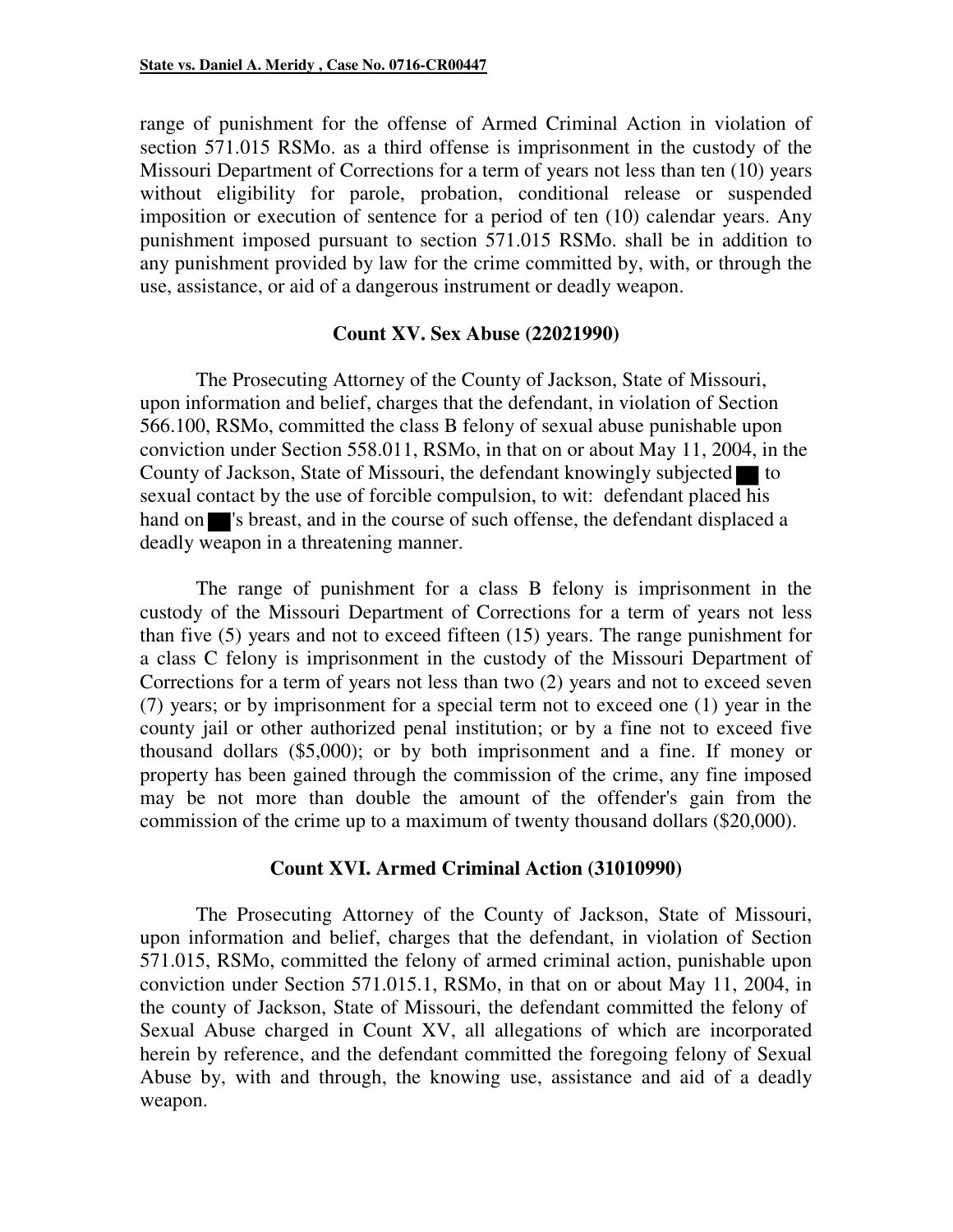The range of punishment for the offense of Armed Criminal Action in violation of section 571.015 RSMo. is imprisonment in the custody of the Missouri Department of Corrections for a term of years not less than three (3) years without eligibility for parole, probation, conditional release or suspended imposition or execution of sentence for a period of three (3) calendar years. The range of punishment for the offense of Armed Criminal Action in violation of section 571.015 RSMo. as a second offense is imprisonment in the custody of the Missouri Department of Corrections for a term of years not less than five (5) years without eligibility for parole, probation, conditional release or suspended imposition or execution of sentence for a period of five (5) calendar years. The range of punishment for the offense of Armed Criminal Action in violation of section 571.015 RSMo. as a third offense is imprisonment in the custody of the Missouri Department of Corrections for a term of years not less than ten (10) years without eligibility for parole, probation, conditional release or suspended imposition or execution of sentence for a period of ten (10) calendar years. Any punishment imposed pursuant to section 571.015 RSMo. shall be in addition to any punishment provided by law for the crime committed by, with, or through the use, assistance, or aid of a dangerous instrument or deadly weapon.

#### **Count XVII. Forcible Rape (11008990)**

The Prosecuting Attorney of the County of Jackson, State of Missouri, upon information and belief, charges that the defendant, in violation of Section 566.030, RSMo, committed the felony of forcible rape, punishable upon conviction under Section 566.030, RSMo, in that on or about May 11, 2004, in the County of Jackson, State of Missouri, the defendant knowingly had sexual intercourse with by the use of forcible compulsion.

The range of punishment for the unclassified felony of forcible rape is imprisonment in the custody of the Missouri Department of Corrections for life or for a term of years not less than five years.

#### **Count XVIII. Armed Criminal Action (31010990)**

The Prosecuting Attorney of the County of Jackson, State of Missouri, upon information and belief, charges that the defendant, in violation of Section 571.015, RSMo, committed the felony of armed criminal action, punishable upon conviction under Section 571.015.1, RSMo, in that on or about May 11, 2004, in the county of Jackson, State of Missouri, the defendant committed the felony of Forcible Rape charged in Count XVII, all allegations of which are incorporated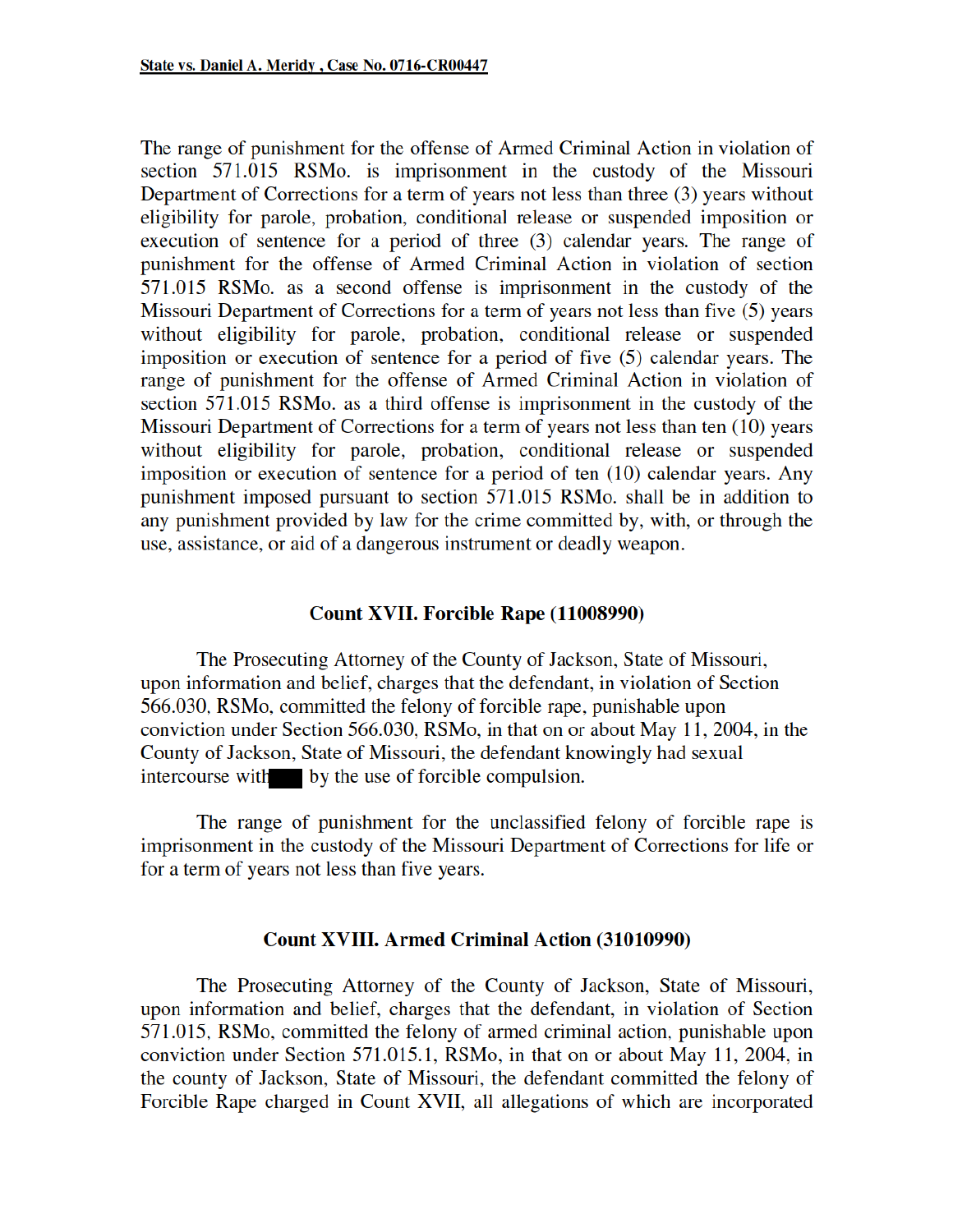herein by reference, and the defendant committed the foregoing felony of Forcible Rape by, with and through, the knowing use, assistance and aid of a dangerous instrument.

The range of punishment for the offense of Armed Criminal Action in violation of section 571.015 RSMo. is imprisonment in the custody of the Missouri Department of Corrections for a term of years not less than three (3) years without eligibility for parole, probation, conditional release or suspended imposition or execution of sentence for a period of three (3) calendar years. The range of punishment for the offense of Armed Criminal Action in violation of section 571.015 RSMo. as a second offense is imprisonment in the custody of the Missouri Department of Corrections for a term of years not less than five (5) years without eligibility for parole, probation, conditional release or suspended imposition or execution of sentence for a period of five (5) calendar years. The range of punishment for the offense of Armed Criminal Action in violation of section 571.015 RSMo. as a third offense is imprisonment in the custody of the Missouri Department of Corrections for a term of years not less than ten (10) years without eligibility for parole, probation, conditional release or suspended imposition or execution of sentence for a period of ten (10) calendar years. Any punishment imposed pursuant to section 571.015 RSMo. shall be in addition to any punishment provided by law for the crime committed by, with, or through the use, assistance, or aid of a dangerous instrument or deadly weapon.

#### **JEAN PETERS BAKER**

 Prosecuting Attorney Jackson County, Missouri by,

> */s/ Jill Icenhower*  Jill Icenhower (#44197) Assistant Prosecuting Attorney 415 E. 12th Street Floor 7M Kansas City, MO 64106 (816) 881-3379 jicenhower@jacksongov.org